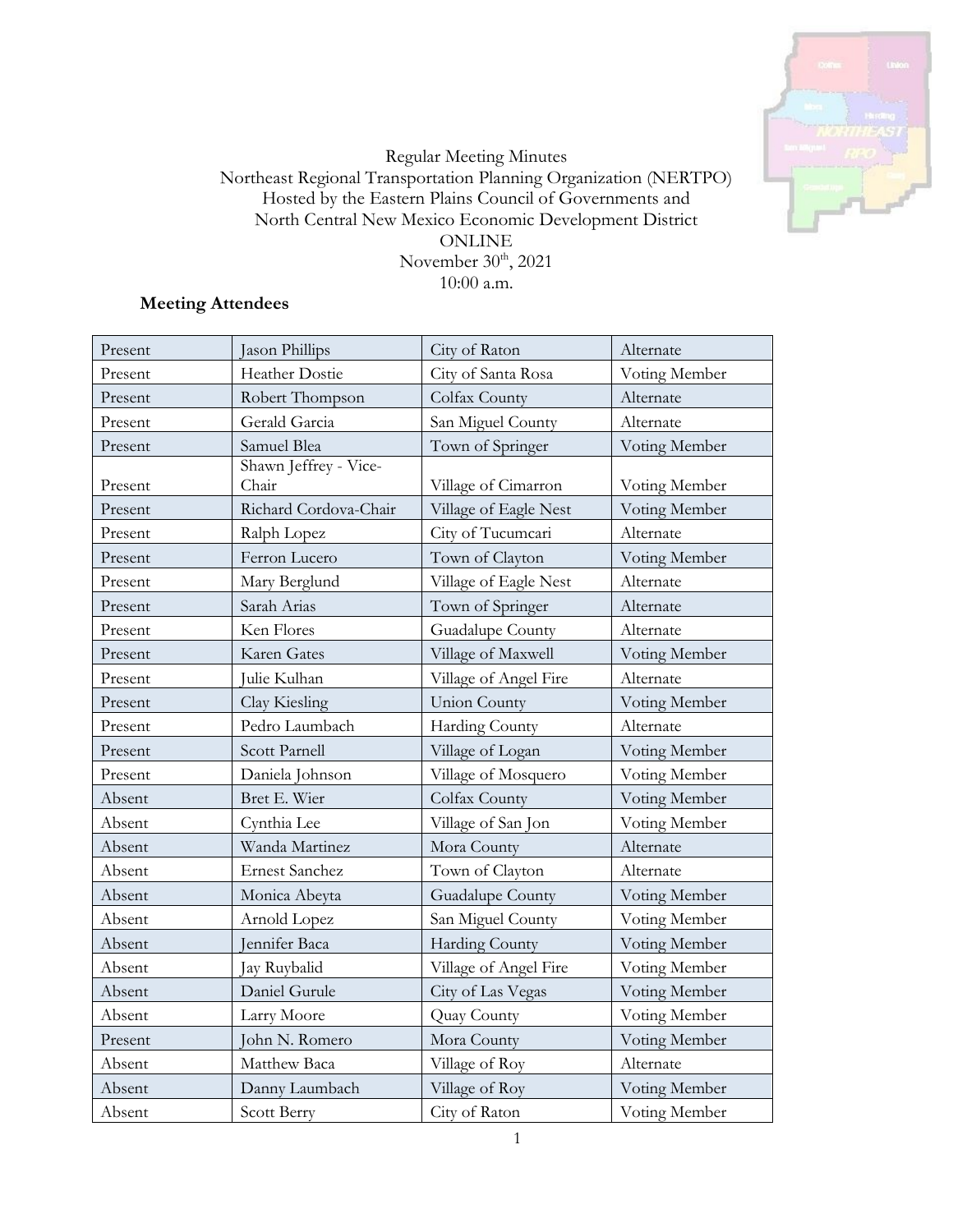| Absent | Daniel Zamora      | Quay County            | Alternate     |
|--------|--------------------|------------------------|---------------|
| Absent | Vacant             | City of Las Vegas      | Alternate     |
| Absent | Audrey Caufield    | City of Santa Rosa     | Alternate     |
| Absent | Vicki Strand       | City of Tucumcari      | Voting Member |
| Absent | Angie Gonzales     | <b>Union County</b>    | Alternate     |
| Absent | Renee Ledoux       | Village of Cimarron    | Alternate     |
| Absent | Lee Dixon          | Village of Des Moines  | Voting Member |
| Absent | Scott Warner       | Village of Des Moines  | Alternate     |
| Absent | Diane Brown        | Village of Folsom      | Voting Member |
| Absent | Mike Schoonover    | Village of Folsom      | Alternate     |
| Absent | Lynn Wiseman       | Village of Grenville   | Alternate     |
| Absent | Mignon Saddoris    | Village of Grenville   | Voting Member |
| Absent | Shannon Aikman     | Village of House       | Voting Member |
| Absent | Sherwin W. Martin  | Village of House       | Alternate     |
| Absent | Dave Shivers       | Village of Logan       | Alternate     |
| Absent | Joanna Taylor      | Village of Maxwell     | Alternate     |
| Absent | Connie Cook        | Village of Mosquero    | Alternate     |
| Absent | Telesfor Benavidez | Village of Pecos       | Voting Member |
| Absent | Vacant             | Village of Pecos       | Alternate     |
| Absent | Wade Lane          | Village of San Jon     | Alternate     |
| Absent | Laudente Quintana  | Village of Wagon Mound | Voting Member |
| Absent | Nora Sanchez       | Village of Wagon Mound | Alternate     |

# **RTPO Planners, NMDOT Staff, and other attendees**

Vincent Soule – Eastern Plains Council of Governments (EPCOG) Paul Sittig– North Central NM Economic Development District (NCNMEDD) Samantha Sandoval – NMDOT LGRF Program Planner John Herrera – NMDOT District 4 Assistant Engineer Raymond Mondragon – Governmental Specialist (EPCOG) Marcelino Roybal – Transit Manager Meadow City Express Eva Lawrence – Transportation Coordinator & Dispatch Golden Spread Rural Frontier Jeff Carr – Mayor Elect of Eagle Nest Vijay Ummadi- Rail and Transit NMDOT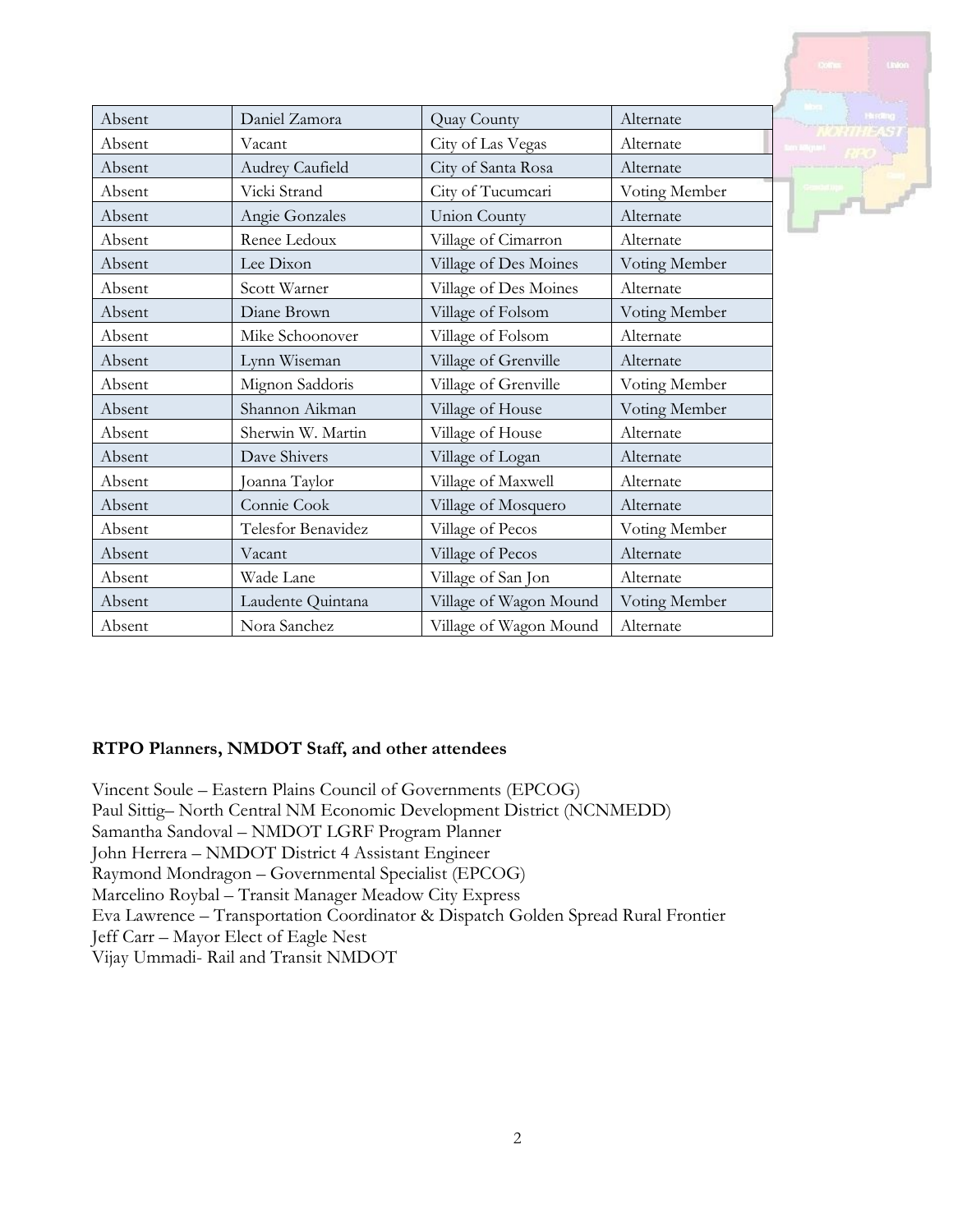### **I. Call to Order**

The Meeting was called to order at 10:00 AM by Chairman Richard Cordova. Chairman Cordova stated that Vice-Chairwoman Jeffrey will begin leadership at 11:00 AM if the meeting is not adjourned at such time.

#### **II. Pledge of Allegiance/New Mexico State Flag**

The Pledge of Allegiance and salute to the New Mexico State Flag were led by Chairman Richard Cordova.

## **III. Welcome**

Chairman Richard Cordova welcomed everyone to the virtual meeting and allowed for introductions.

Individual introductions were conducted by all in attendance, including [please elaborate, even if just to reiterate the other attendees].

### **IV. Approval of Agenda**

Chairman Richard Cordova opened the review and approval of the agenda. Motion to approve the agenda as presented: Jason Phillips, City of Raton Second: Vice Chair Shawn Jeffrey, Village of Cimarron

| Entity                | Representative           | Vote |
|-----------------------|--------------------------|------|
| Colfax County         | Robert Thompson          | Yes  |
| Guadalupe County      | Ken Flores               | Yes  |
| Mora County           | John N. Romero           | Yes  |
| San Miguel County     | Gerald Garcia            | Yes  |
| Union County          | Clay Kiesling            | Yes  |
| City of Raton         | Jason Phillips           | Yes  |
| City of Santa Rosa    | Heather Dostie           | Yes  |
| City of Tucumcari     | Ralph Lopez              | Yes  |
| Town of Springer      | Samuel Blea              | Yes  |
| Village of Cimarron   | Vice Chair Shawn Jeffrey | Yes  |
| Village of Eagle Nest | Mary Berglund            | Yes  |
| Village of Logan      | Scott Parnell            | Yes  |
| Village of Maxwell    | Karen Gates              | Yes  |
| Village of Mosquero   | Daniela Johnson          | Yes  |

Roll call:

Harding and Quay Counties, City of Las Vegas, Villages of House, Des Moines, Pecos, Folsom, Grenville, Roy, San Jon, , and Wagon Mound were absent. Motion carries.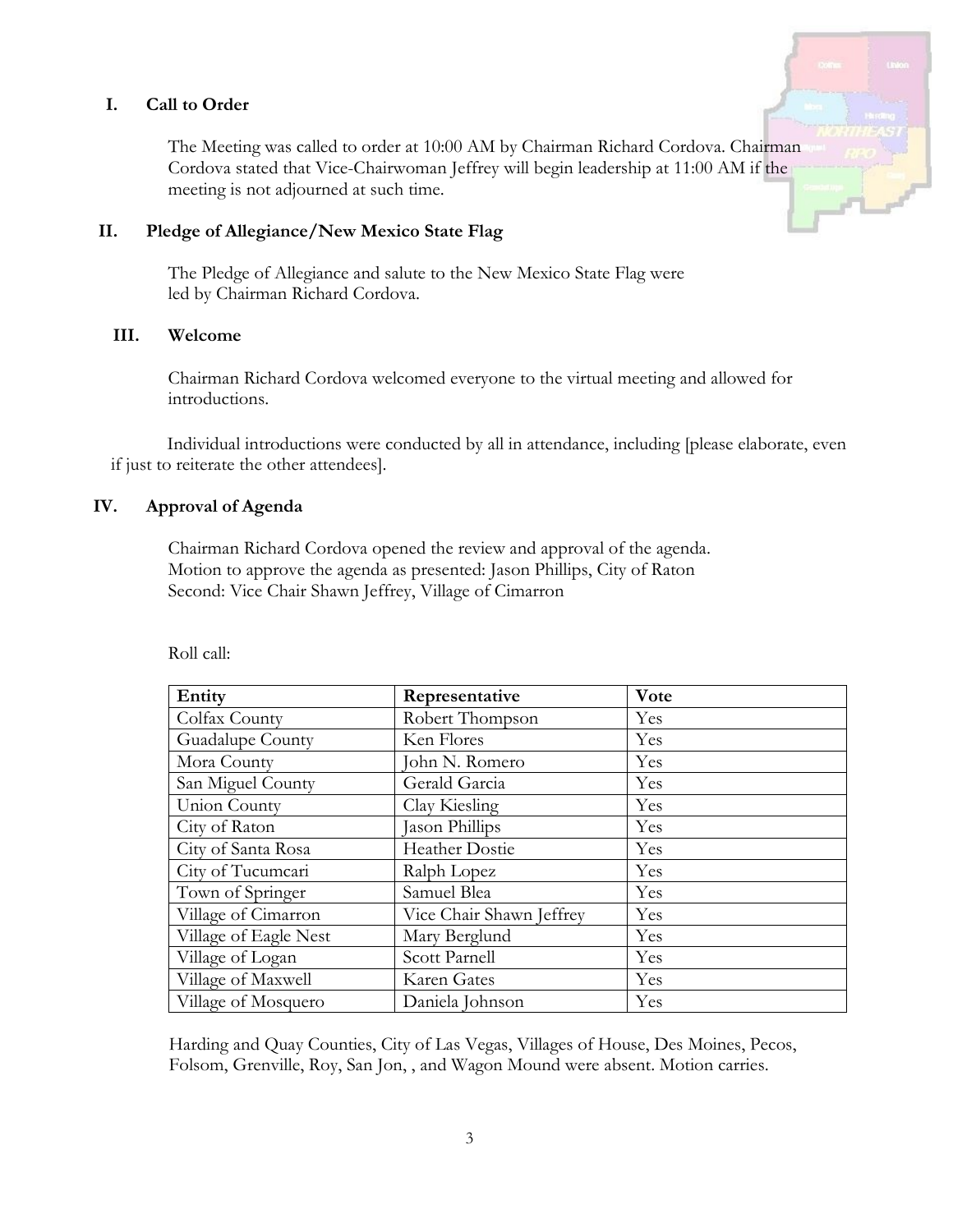# **V. Approval of Minutes** October Meeting - EPCOG and NCNMEDD virtual)

Chairman Richard Cordova opened the review and approval of the minutes from the October 27, 2021, monthly meeting. With no comments provided, the Chairman moved for a motion.

Motion to approve the minutes as presented by Karen Gates, Village of Maxwell Second: Robert Thompson, Colfax County

| Entity                | Representative           | Vote |
|-----------------------|--------------------------|------|
| Colfax County         | Robert Thompson          | Yes  |
| Guadalupe County      | Ken Flores               | Yes  |
| Mora County           | John N. Romero           | Yes  |
| San Miguel County     | Gerald Garcia            | Yes  |
| Union County          | Clay Kiesling            | Yes  |
| City of Raton         | Jason Phillips           | Yes  |
| City of Santa Rosa    | Heather Dostie           | Yes  |
| City of Tucumcari     | Ralph Lopez              | Yes  |
| Town of Springer      | Samuel Blea              | Yes  |
| Village of Cimarron   | Vice Chair Shawn Jeffrey | Yes  |
| Village of Eagle Nest | Mary Berglund            | Yes  |
| Village of Logan      | Scott Parnell            | Yes  |
| Village of Maxwell    | Karen Gates              | Yes  |
| Village of Mosquero   | Daniela Johnson          | Yes  |

Roll call:

Harding and Quay Counties, City of Las Vegas, Villages of House, Des Moines, Pecos, Folsom, Grenville, Roy, San Jon, and Wagon Mound were absent. Motion carries.

## **VI. Discussion: Regional Transportation Plan (RTP) Update** (NERTPO Planners)

Paul Sittig, NCNMEDD, updated membership with a presentation about the funding sources and revenue streams that Raul Rodriguez III, EPCOG, drafted now including new information about the Transportation Project Fund (TPF). There is also potential for more funding sources with the new Bipartisan Infrastructure Law (BIL) passed by federal government yet not all the details and a final rule completely ready to be issued. Planners will utilize the national census as more decennial census information is made available to update the RTP with the most current data. The RTP may be used as a helpful guide to new members of local government as an introduction to local and regional government. Planners will continue to partake in concerted efforts to update every section of the RTP.

## **VII. Action/ approval: NERTPO Title VI Review and approval –** (NERTPO Planners**)**

Paul Sittig, NCNMEDD, presented a red-line version of the Title VI Plan in conformance with NMDOT timeframe for updates every 3 years and inclusion on rtponm.org.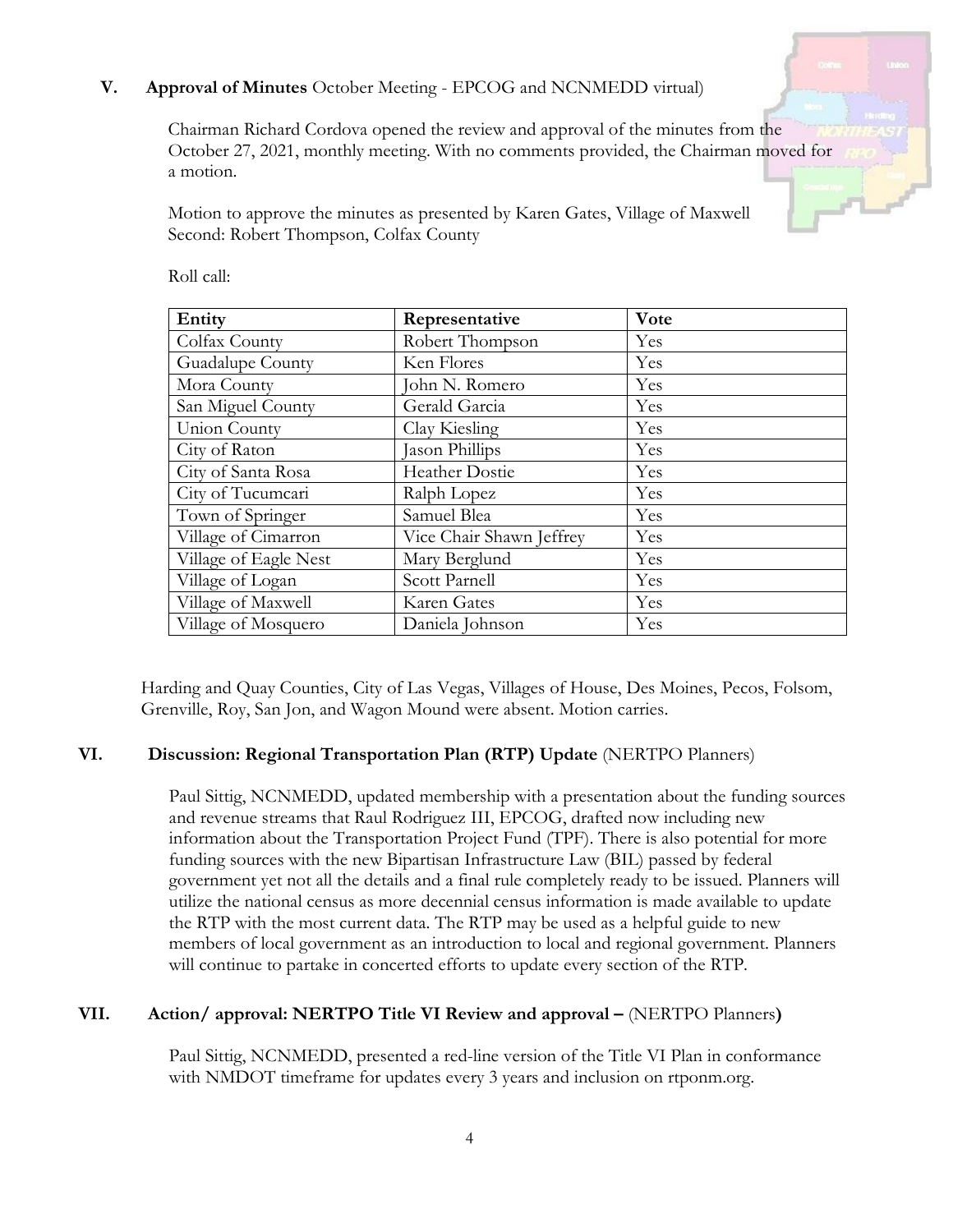Chairman Cordova opened the review and approval of the NERTPO Title VI Plan for membership. With no comments provided, the Chairman moved for a motion.

Motion to approve the Title VI Plan as presented by Clay Kiesling, Union County Second: Mary Berglund, Village of Eagle Nest



Roll call:

| Entity                | Representative           | Vote |
|-----------------------|--------------------------|------|
| Colfax County         | Robert Thompson          | Yes  |
| Guadalupe County      | Ken Flores               | Yes  |
| Mora County           | John N. Romero           | Yes  |
| San Miguel County     | Gerald Garcia            | Yes  |
| Union County          | Clay Kiesling            | Yes  |
| City of Raton         | Jason Phillips           | Yes  |
| City of Santa Rosa    | <b>Heather Dostie</b>    | Yes  |
| City of Tucumcari     | Ralph Lopez              | Yes  |
| Town of Clayton       | Ferron Lucero            | Yes  |
| Town of Springer      | Samuel Blea              | Yes  |
| Village of Cimarron   | Vice Chair Shawn Jeffrey | Yes  |
| Village of Eagle Nest | Mary Berglund            | Yes  |
| Village of Logan      | Scott Parnell            | Yes  |
| Village of Maxwell    | Karen Gates              | Yes  |
| Village of Mosquero   | Daniela Johnson          | Yes  |

Harding and Quay Counties, City of Las Vegas, Villages of House, Des Moines, Pecos, Folsom, Grenville, Roy, San Jon, and Wagon Mound were absent. Motion carries.

# **VIII. Action/ approval: Transit Rating and Ranking Section 5311** – (Transit provider applicants Golden Spread and Meadow City Express)

Paul Sittig announced that today is the annual rating and ranking for the Section 5311 which is administered funding from the federal government. After the presentations a link will be distributed to membership for grading. Vijay Ummadi, NMDOT Rural Transit Program Manager, opened the rating and ranking process with an explanation of importance of RTPO prioritizations for the programs for regional needs funding. Applications may be awarded based on previous year's performance indicators for transit operation, capital assistance and administration, along with the prioritization given by RTPO members. FFY 2022 funds were awarded in a similar fashion, with awards being announced in July 2021. Marcelino Roybal asked in chat about the financial fiscal year that is being applied for currently. Mr. Ummadi clarified that applicants are currently applying for FFY 2023 federal funds.

Eva Lawrence, Transportation Coordinator and Dispatch Golden Spread Rural Frontier and Jessica Guthrie, Administration Assistant presented Golden Spread's application. Golden Spread's presentation included Board of Directors, Transportation Staff, Mission Statement, Planning and Coordination, Justification and Need, Funding Request for FFY23, Statistics, Marketing, Organizational Structure, Current Fleet, and Public Input.

Marcelino Roybal, Transit Manager Meadow City Express presented Meadow City Express'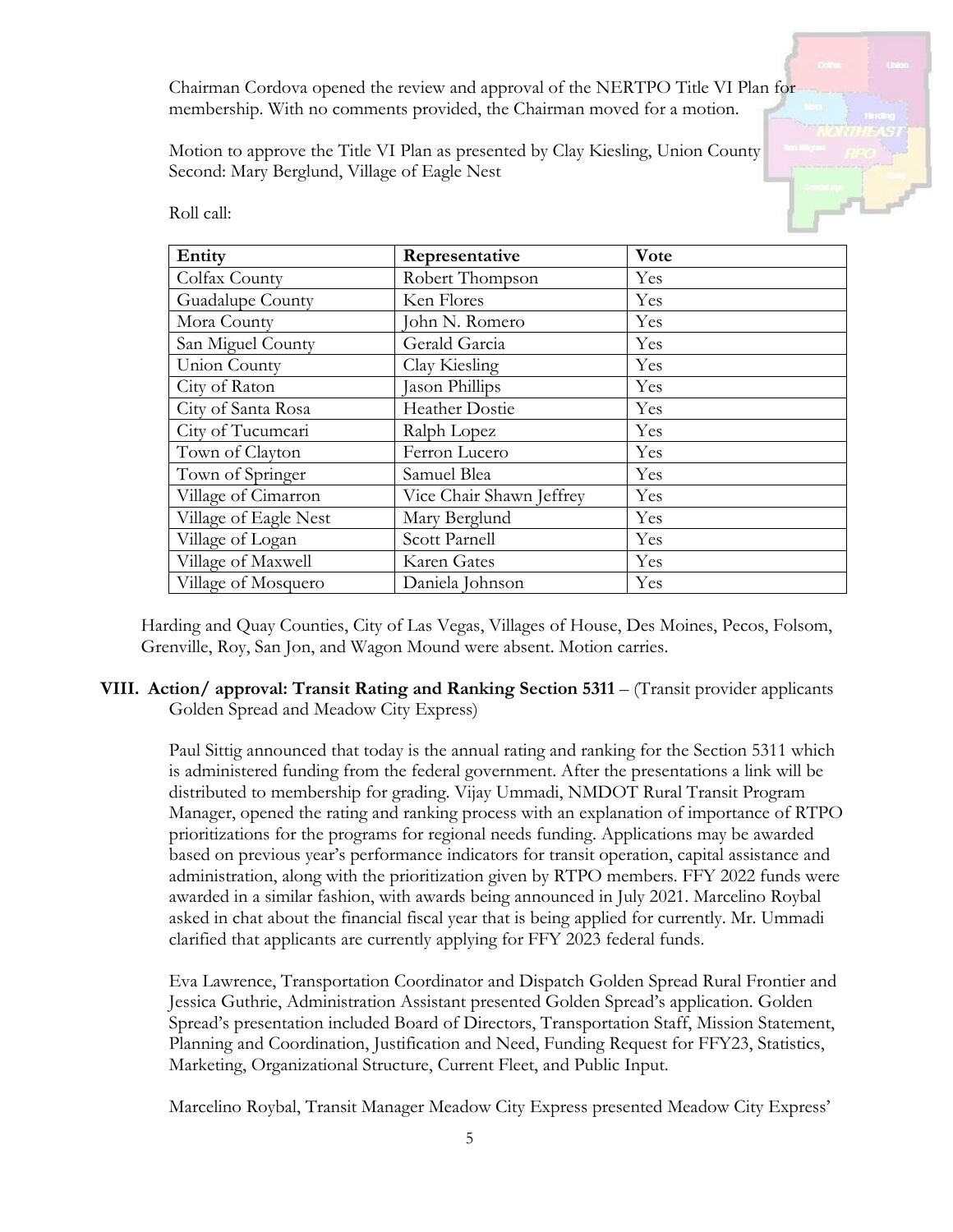application for funding. Meadow City Express' presentation included Mission Statement, Transportation Staff, Budget matches, Funding Request for FFY23, Vision for the Future including expansion of workforce and adding rides during the weekend, Service Area, Service Type, Planning and Coordination, Economic Development, Marketing and Public Input.

Paul Sittig, NCNMEDD, thanked the presenters and distributed a rating and ranking form to membership, averaged the scores and presented the following scores for approval by membership.

Golden Spread: 12.36 (High Priority) Meadow City Express: 11.09 (Medium-High Priority)

Motion to approve rating and ranking of transit scores made by Clay Kiesling, Union County. Second: Robert Thompson, Colfax County

| Entity                | Representative           | Vote |
|-----------------------|--------------------------|------|
| Colfax County         | Robert Thompson          | Yes  |
| Guadalupe County      | Ken Flores               | Yes  |
| Mora County           | John N. Romero           | Yes  |
| San Miguel County     | Gerald Garcia            | Yes  |
| Union County          | Clay Kiesling            | Yes  |
| City of Raton         | Jason Phillips           | Yes  |
| City of Tucumcari     | Ralph Lopez              | Yes  |
| Town of Springer      | Samuel Blea              | Yes  |
| Village of Cimarron   | Vice Chair Shawn Jeffrey | Yes  |
| Village of Eagle Nest | Mary Berglund            | Yes  |
| Village of Maxwell    | Karen Gates              | Yes  |

Roll call:

Harding and Quay Counties, City of Las Vegas, Villages of House, Des Moines, Pecos, Folsom, Grenville, Roy, San Jon, and Wagon Mound were absent. City of Santa Rosa, Town of Clayton, Villages of Logan and Mosquero did not answer when called. Motion carries.

#### **IX. Action/ approval: Formal Amendment FFY 2022 Q1 Requests** – (NERTPO Planners)

Paul Sittig commented that both EPCOG and NCNMEDD have additional funds after the last quarter of FFY 2021 that are available to carry forward into FFY 2022 per the 2-year agreements between the COGs and the NMDOT, if amendments are approved by the NERPTO Board, NMDOT, and FHWA-NM Division Office.

Vincent Soule, Deputy Director of EPCOG, presented EPCOG's formal FFY 2022 Q1 Amendment Request with comprehensive line-item details of EPCOG's budget for FFY21 ending September  $30<sup>th</sup>$ , 2021. EPCOG's total carryforward amount was \$9,693.93. The lineitem changes are shown to be significantly larger than they are because the amount budgeted was a small amount. Liability and property insurance increased. Accounting increased because of EPCOG undertaking an EDA grant and outsourcing to a CPA accounting firm. The firm increased the amount for services charged due to the COG's increased amount of grants undertaken. There is also an increase for office cleaning and cleaning supplies due to the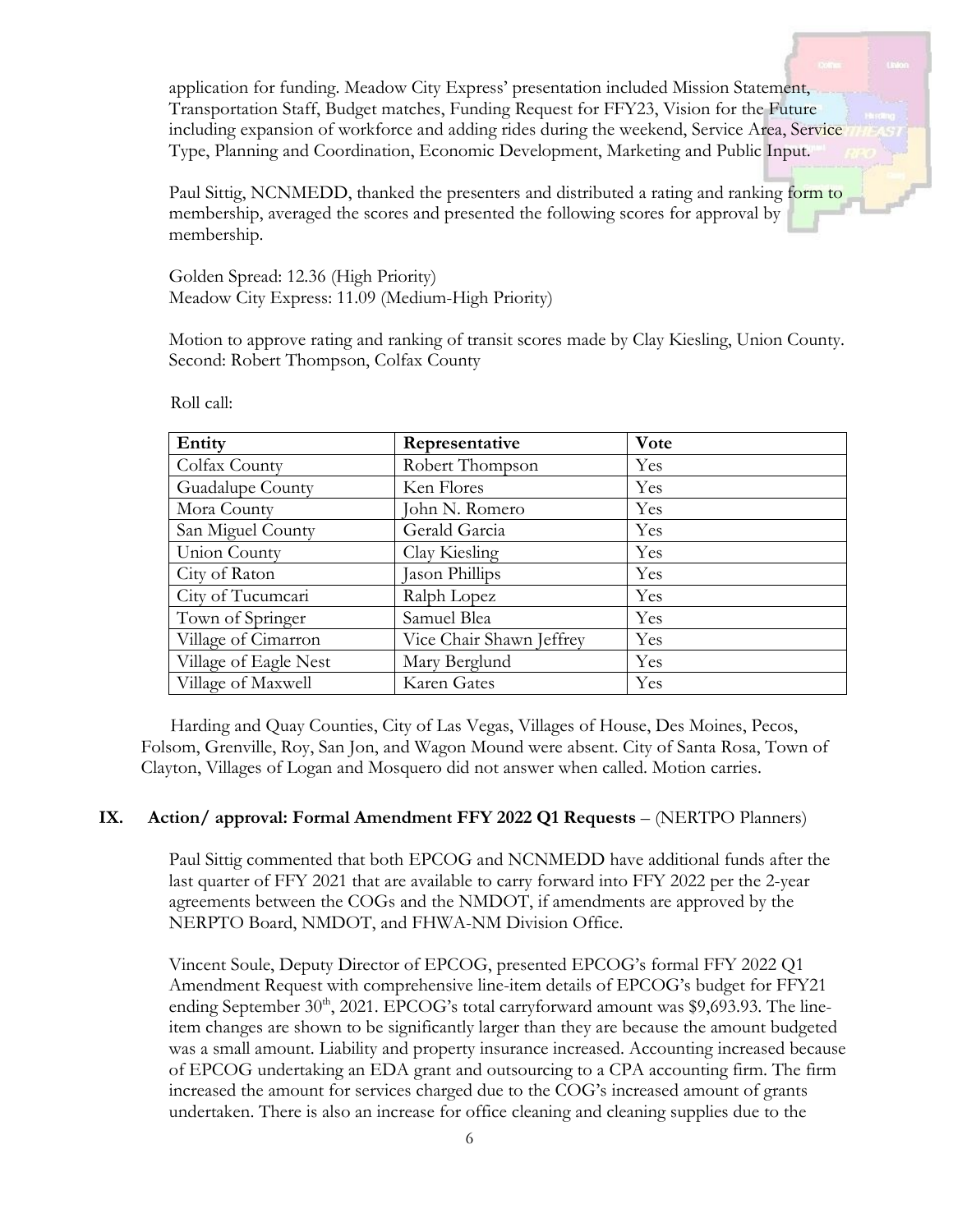COVID-19 pandemic. Subscriptions and dues have increased for training as a result of many trainings moving to online vehicle of conveyance. Advertisement line item decreased. Office cleaning and maintenance increase as before referencing the COVID-19 pandemic. Legal and printing have not been used so legal budget has been stricken and printing remains at \$0. Largest percentage of RWP hours changed pertained to training. There has been onboarding of a new Regional Planner and Grants Administrator to the COG for the previous year and has increased the need for training these new positions. Travel to local entities has not risen back to pre-pandemic amounts resulting in the decrease of Function 1 pertaining to the RWP.

Paul Sittig, NCNMEDD, presented NCNMEDD's request for FFY 2022 Q1 Amendment Request. The carryforward amount is about \$2,600.00. There will not be amendments to NCNMEDD's Regional Work Plan (RWP) for tasks. The budget had been condensed by combining some categories and taking others out, as compared to the previous year's budget. Mr. Sittig presented a 2.42% increase to the total budget. Like EPCOG, the new amounts seem like a large percentage but are this way due to the amount of monetary change being relatively small. Travel budget is foreseen to increase as well as dues and subscriptions. Professional Services increased as has software. Budgeted hours will remain the same and the prior amendment, to adjust task hours and budget line items and categories had been approved by the NCNMEDD Board, NMDOT, and FHWA-NM Division Office.

Motion to approve Formal Amendment Requests for FFY 2022 Q1 as presented by NERTPO Planners. Motion: Clay Kiesling, Union County Second: Robert Thompson, Colfax County

| Entity                | Representative           | Vote |
|-----------------------|--------------------------|------|
| Colfax County         | Robert Thompson          | Yes  |
| Guadalupe County      | Ken Flores               | Yes  |
| Mora County           | John N. Romero           | Yes  |
| San Miguel County     | Gerald Garcia            | Yes  |
| Union County          | Clay Kiesling            | Yes  |
| City of Raton         | Jason Phillips           | Yes  |
| City of Santa Rosa    | <b>Heather Dostie</b>    | Yes  |
| City of Tucumcari     | Ralph Lopez              | Yes  |
| Town of Springer      | Samuel Blea              | Yes  |
| Village of Cimarron   | Vice Chair Shawn Jeffrey | Yes  |
| Village of Eagle Nest | Mary Berglund            | Yes  |

Roll call:

Harding and Quay Counties, City of Las Vegas, Villages of House, Des Moines, Pecos, Folsom, Grenville, Roy, San Jon, and Wagon Mound were absent. Town of Clayton, Villages of Logan, Maxwell, and Mosquero did not answer when called. Motion carries.

## **X. Discussion: NERTPO Planners/Program Manager Reports** – (NERTPO Planners)

Mr. Sittig commented about the Bipartisan Infrastructure Law (BIL) formula funding for New Mexico amounting to about \$2.8 billion over the next five (5) years. \$17 million for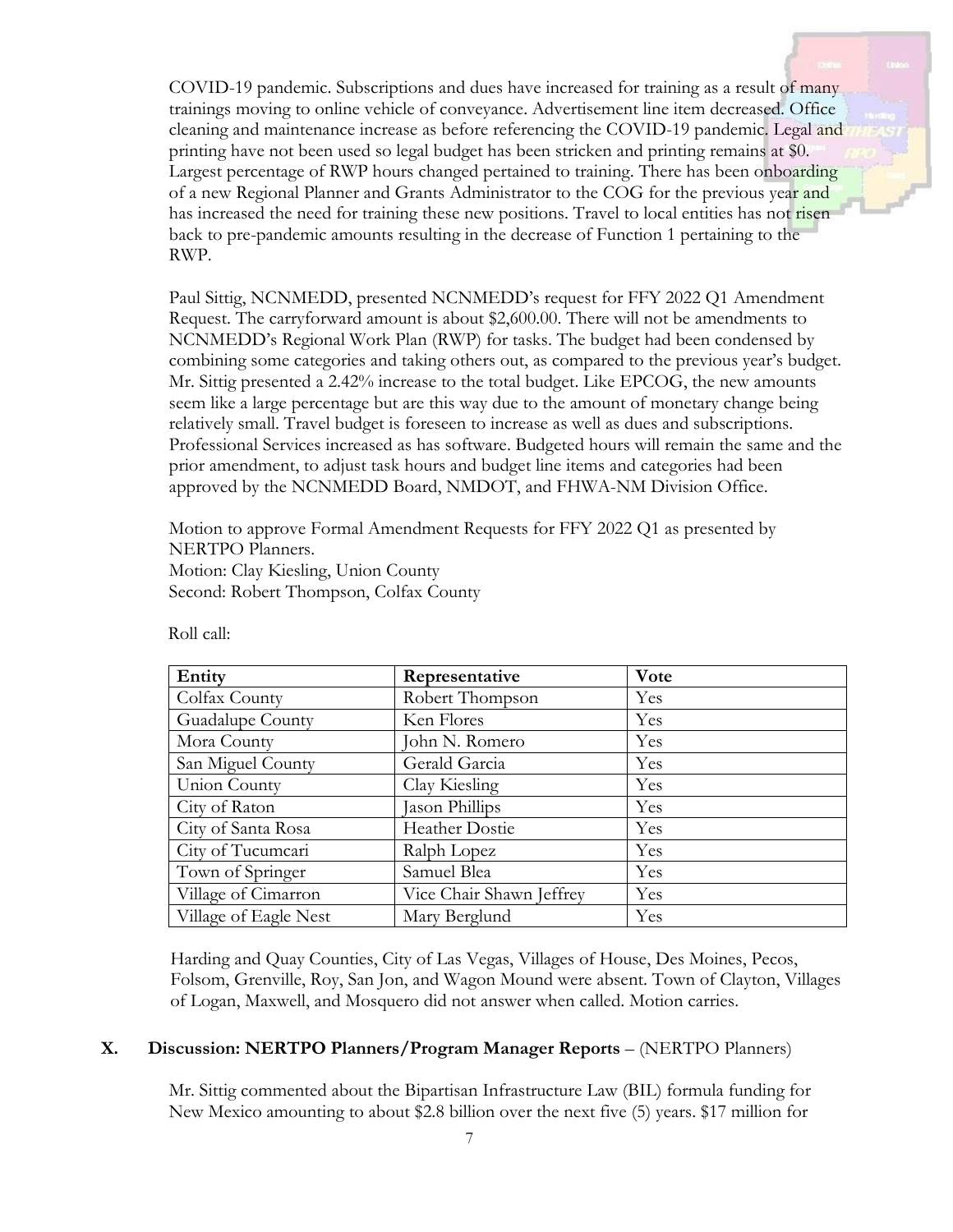safety funding, \$379 million for transit funding, new funding for EV chargers and funding for multiple competitive federal programs which Mr. Sittig and Mr. Rodriguez will continue to monitor as final rules are issued for programs at the federal level for continued guidance. Planners continue to work on updating the RTP for review and approval by membership in the following months. Planners will post drafts online to the rtponm.org.

Mr. Soule commented about Amtrak for the Northeast Corridor being mentioned in the Bipartisan Infrastructure Law (BIL). \$2.8 billion will be invested into New Mexico for just roadway and bridges being about \$568 million per year of BIL's authorization period of 5 years. Also, additional funding for airports.

Vice-chairwoman Jeffrey applauded work of Felicity Fonseca, NCNMEDD, with the Outdoor Recreation Program funding.

**XI. Discussion: NMDOT District IV Update –** (Mr. James M. Gallegos, PE – District IV Engineer and NMDOT Staff)

> Samantha Sandoval, LGRF Program Coordinator, asked if everyone received the template for the LGRF match waiver resolutions and answered member's questions. Time extensions and requests for disbursement must be submitted. John Herrera, Construction Audit Supervisor, , advised membership that NMDOT Project Oversight Division (POD) is requesting additional information of every time a close-out is submitted for Capital Outlay. City of Tucumcari follow up with Mr. Herrera regarding F-3033 for a notice of obligation for a Capital Outlay project close-out. Colfax County, Town of Clayton, Quay County and San Miguel County need to respond with letters of disbursement. When submitting Capital Outlay projects please submit with all documentation in that NMDOT may submit with all documentation required. POD will contact NMDOT District staff with requests for additional information or documentation. Entities must ensure to update the CPMS. Solicitation for FFY2023 projects will go out January  $1<sup>st</sup>$  and return is expected no later than March 15<sup>th</sup>. Projects include CAP, COOP, School Bus or MAP. There are three (3) close out documents required, but this could change if anything is rejected by POD, Mr. Herrera will follow up directly with those particular entities.

#### **XII. Discussion**: **Project Status Update –** (Local Government Members)

.

Paul Sittig, NCNMEDD, updated for NMDOT who was committed to prior meetings. Mr. Sittig updated that Samantha Sandoval, LGRF Program Planner, has received entity's agreement letters and there is a need with new TPF funding to update who consultants and what percentage of designs are done. Please email Samantha as soon as possible. Also, if you have not sent in your LGRF match waiver requests, please do so as soon as possible. Mr. Sittig advised membership that there will be and NMDOT Strategic Highway Safety Plan (SHSP) update webinar next week presented by Jason Coffey at 10:00 AM on Tuesday, Nov. 2, 2021.

#### **XIII. Project Status Update** (Local Government Members) Being none, moving on.